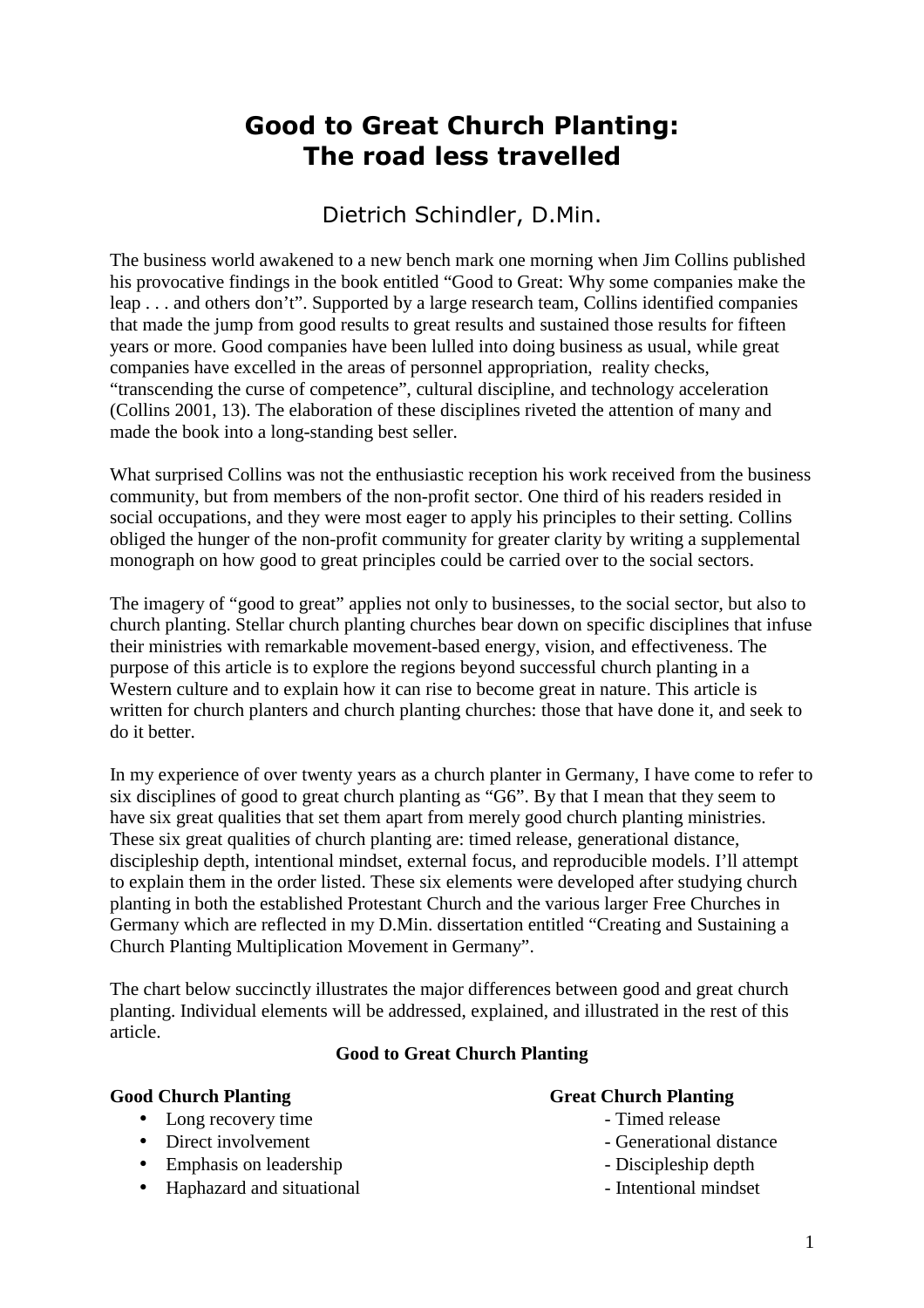- Centripetal force External focus
- Emphasis on giftedness Reproducible models

# Timed Release

For colds, the flu, headaches, and insomnia pharmaceutical companies have given us the ubiquitous tiny time capsules. These tiny time capsules are controlled-release systems engineered to provide ongoing medical treatment with one kind of capsule beginning to work when another has exhausted its capacity. Great church planting incorporates the concept of timed release. Timed release is the discipline of setting the date of the next church plant shortly after the current church has been launched.

My wife Jan and I, along with two other adults, planted a German Evangelical Free church in the city of Kaiserslautern in March of 1999. Four years later, in the fall of 2003 with sixty members and one hundred adults in worship services, we launched our first daughter church in the nearby city of Ramstein. The mother church was not big, but it was healthy.

Too often I have observed a mother church, after having planted a daughter, going into what seemed like an unusually long recovery period. In our European context it might take a decade or more before a church summons enough resolve and resources to begin another daughter church. Such is the fate of church starts that fail to begin with the end in mind, which is the genesis of a new church.

Church planting churches will hardly highly impact their society with the power of the Gospel in increments of ten or twenty years. The discipline of timed release on the other hand puts before us the goal of launching new churches in shorter periods of time consisting, at the maximum, of five years. Every five years high-impact churches will see to it that a new church is birthed from their midst. To use another analogy, every five years these churches set their clocks to run down to the date of their next launch and do all in their power, trusting God, to see a new life set free.

## Generational Distance

Whereas timed release is the discipline of chain reaction church planting, generational distance is where multiplication begins to set in. My wife's grandparents were married for more than seventy-five years when they died. Grandpa was 105 and Grandma 97 years old, and they left behind over 150 progeny. In their lifetime they saw themselves forwarded into five generations! Imagine holding a fifth-generation baby in your arms, knowing you and your spouse were the first cause! How effective a mother church is in forwarding itself via ensuing church starts reflects the issue of generational distance. Thus great churches focus not so much on the churches they have spawned, but on the number of generations that they have spawned. Great church planting counts the generations, not just the number of children it has fostered.

This is the stuff of multiplication. For multiplication to occur, the first cause of new life must free itself from direct involvement. Great grandparents do not give birth directly but indirectly to their great grandchildren. Direct involvement is the vocabulary of addition; one church starting another church via direct influence. Multiplication's quality, however, lies in its indirection: one church setting its offspring free to procreate churches. Generational distance is an emphasis that has rarely occurred in our European setting, but is a key ingredient needed for multiplication to take place.

# Discipleship Depth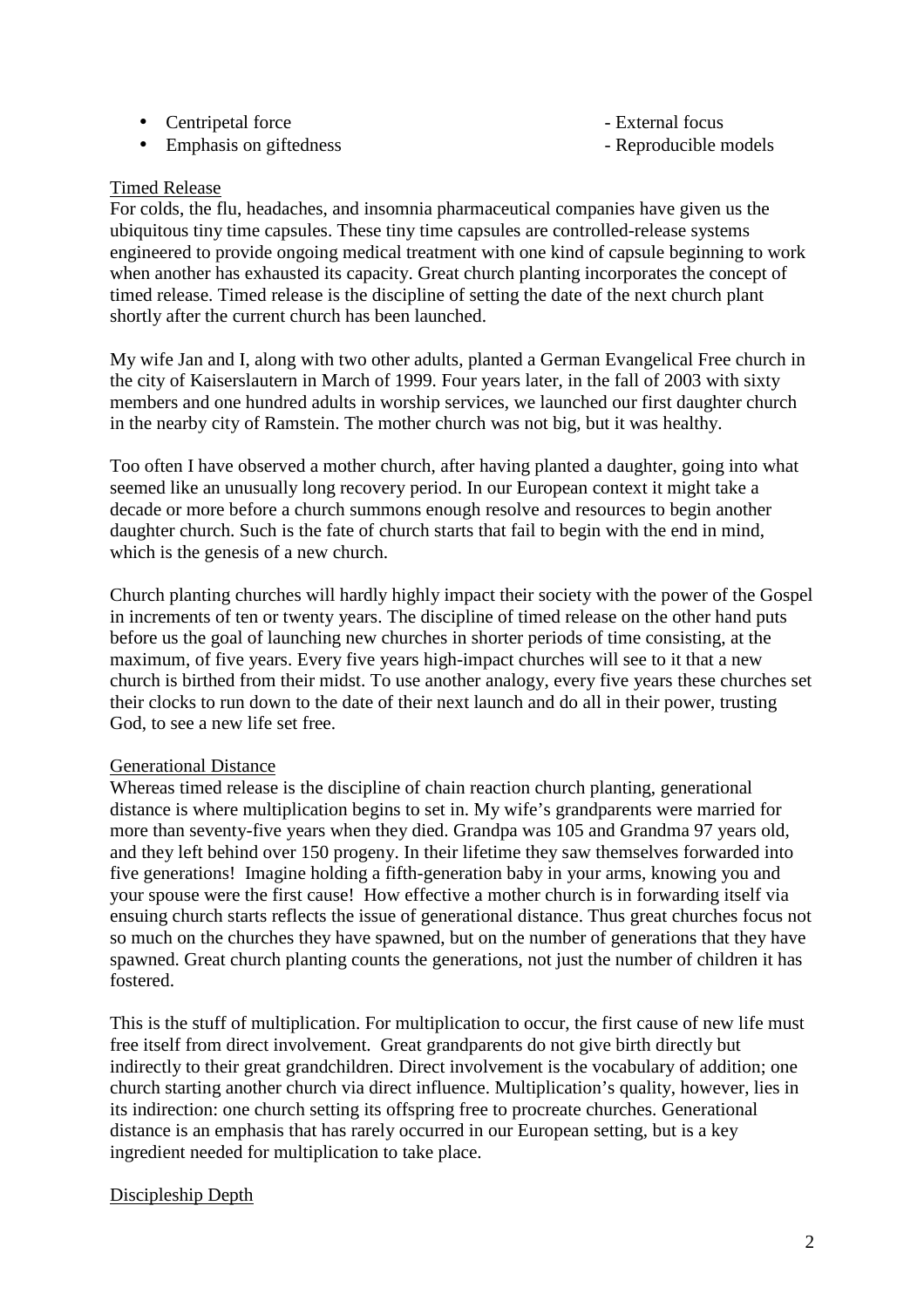It sounds so easy! Why is it that the vast majority of churches never experience such a level of church-planting growth? The answer lies in the third dimension: discipleship depth. This takes seriously Jesus' charge for His followers to make other life-long learners of Jesus. Dallas Willard paraphrases our clarion call beautifully. "*I have been given say over everything on heaven and earth. So go make apprentices to me among people of every kind. Submerge them in the reality of the Trinitarian God. And lead them into doing everything I have told you to do. Now look! I am with you every minute, until the job is completely done!"* (Dallas Willard – Paraphrase of Matthew 28:18-20).

The quality of depth in good to great church planting churches is directly linked to how well they make disciples who in turn make disciples. The constant need for new leadership is the challenge of church multiplication. But good leadership begins with good discipleship. A proven disciple is the best foundation for an influential leader. In short, making disciples that make disciples becomes the launching pad for churches planting churches.

To get to the place where discipleship is intentional, reproducing, evangelistic, leaning into leadership development, we need more than gifted leaders. We will value and implement healthy systems of discipleship training that are better than the people using them. A healthy system of reproduction does good things to all involved. It instils Christ-likeness into people in a manner in which they have not done for themselves.

Great church-planting churches witness life-change and healthy growth in their smallest life units: small groups or triads. Churches reproduce rapidly externally because they have been systematically reproducing internally. As is with the church organism, its various disciplemaking members will live with timed-release dates. Enfolding non-Christians as well as believers, seeing both make strides in coming to or maturing in Christ is assumed and experienced in such systems.

Parallel to our small group Bible studies we have fostered triad discipleship groups in our fellowship in Kaiserslautern. Last year a man in his early thirties by the name of Falk gave his life to Jesus. I promptly invited him to join two others along with myself in a mini group. The group has since divided and now Falk and I are beginning our next group with a young man who is seeking. The three of us are reading three chapters in the Bible daily, meeting together weekly to share and pray with one another. Our weekly checkups regularly deal with topics pertaining to family, temptation, finances, anger, and sharing our faith. I've seen so much change in Falk's life as a result of high biblical intake and regular sharing of how we are doing in our daily walk with Christ.

#### Intentional Mindset

The will to want church growth is the engine that drives it. This is the succinct conclusion of C. Peter Wagner (Wagner 1984). The same applies to good to great church planting. It must be intentionally sought after for it to occur. No person has ever drifted into becoming a concert pianist; in the same way, no church planting movement emerges from nonchalance.

Inspiring vision and deeply felt need are the propellant fuels of purposeful action. God inspired the patriarchs by transmitting wide-eyed pictures to them of what was to come: teeming masses of people as countless as are the stars of the heavens or the sand granules on the sea shore. A truly inspiring vision sees the future with the grandeur of God and draws the onlooker into it as metal is attracted to a magnet.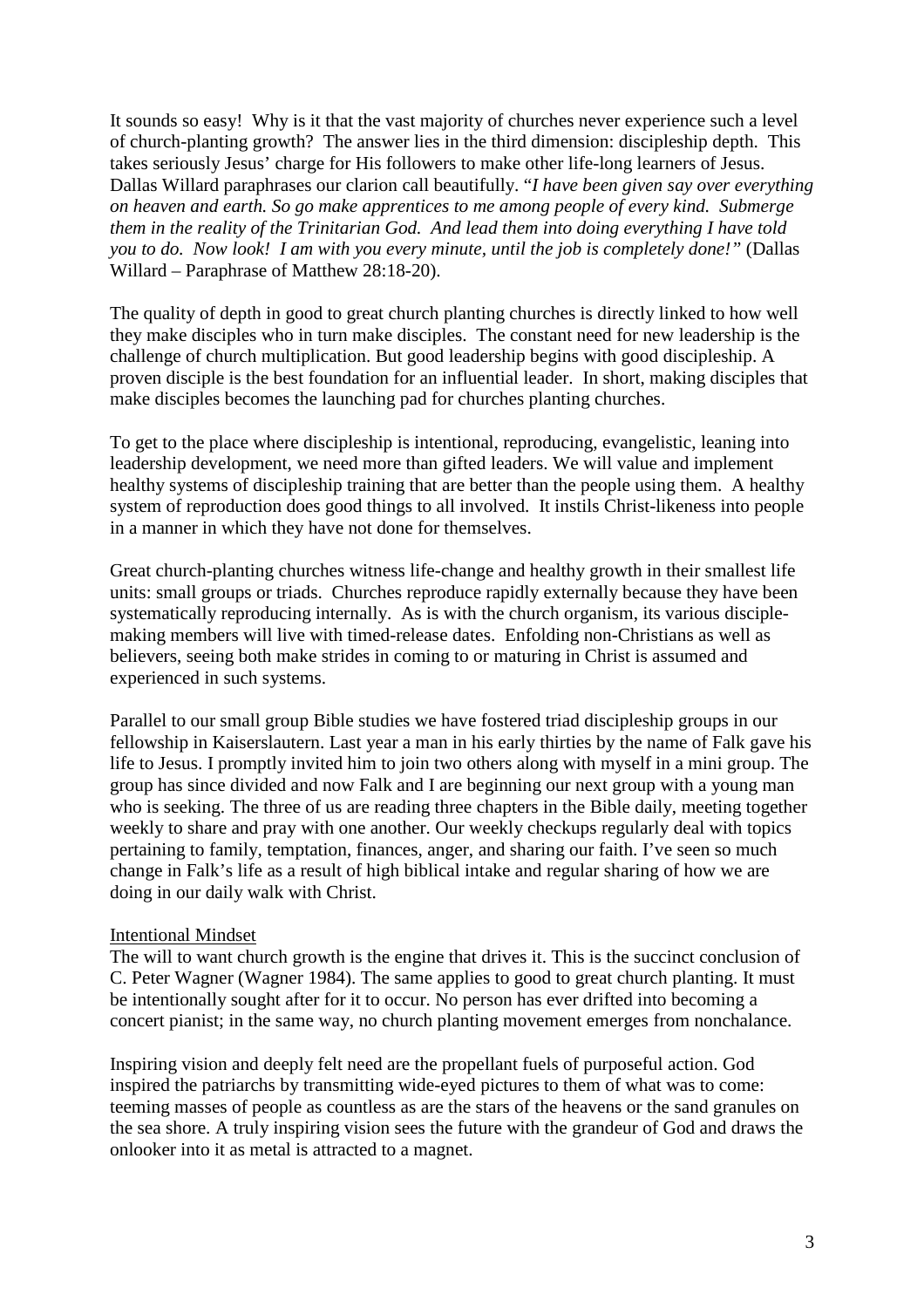But even the most compelling vision looses its drawing power with time. The builders of the wall around Jerusalem were obviously inspired by Nehemiah's vision. They set to work immediately. Yet this vision did not stop them from stopping what they were doing. In their case, the vision lost its lustre after 26 days, and they subsequently left off doing the work. Vision is like a campfire: it cools off with time and thus needs periodic stoking, preferably monthly, for people to remain committed to it.

Vision by itself, even if periodically "stoked", is insufficient to propel most people toward action. Inspiration needs the additive of deeply felt need. Need propels us to act. Spiritual and societal movers and shakers such as Martin Luther King Jr., William Wilberforce, Madame Curie or Mother Theresa bear this out.

My father died at the age of 58 brought on by a heart attack that was preceded by kidney failure. Knowing this, my doctor urged me to have my kidneys checked annually. I nodded in assent – and did nothing. That is until one morning when I noticed symptoms that could be indicators of kidney problems. Within an hour and a half I was sitting in the office of a specialist. What brought about the change in behavior was not the vision; it was a deeply felt personal need. To see blood where it should not be has a way of spurring one into action.

A great church-planting multiplication movement shifts into gear by feeling the brokenness, hurt and pain of those not being reached by conventional churches. Jesus was angered and smitten by the hardness of heart of some of his hearers (Mk 2:5); he was in psychosomatic pain over the lostness of the lost (Matt 9:36). It was this deeply felt sorrow over that state of the heart of the lost that propelled him and his followers to move into the harvest.

It has been twenty-eight years, but I still remember the first sentence spoken by my first homiletics professor in my first hour of class. Quietly yet firmly Dr. Holmes said, "Most of you will not become great preachers (pause), because you do not *plan* on becoming great preachers." Intentionality is the mother of quality. Though not guaranteeing a qualitative spiritual movement, such a movement is not the by-product of chance, but of intentionality.

Early on in the church plant in Kaiserslautern I secured a colourful bag of plastic locomotives from a toy store. As people became members of the church each was given a locomotive to place on his desk at home. The locomotive was a word picture. We told our people that we were praying and working toward establishing new main train stations (German: Hauptbahnhöfe), which were new churches. We put church planting in our literature, talked of it often, did it, and are intent on continuing to do it. This is intentionality at work.

#### External Focus

Where we spend our time underlies our values. Thus our behavior will always serve to surface our true beliefs. Behavior is belief. We may profess the importance of seeking the lost, but where we spend our time decrees what we truly deem important. The men and women behind great church-planting ministries spend lots of time with those they are called to reach. As they do this, they behave as Jesus did. He was internally motivated while being externally oriented.

For many people in ministry, time spent with the already reached is where they devote their energies. The study desk can become a convenient barrier to time spent with the lost. This barrier we must overcome. When we look at where Jesus spent his weekdays, we see him in the harvest, criss-crossing Galilee with half-baked, not yet truly convinced, but seeking followers.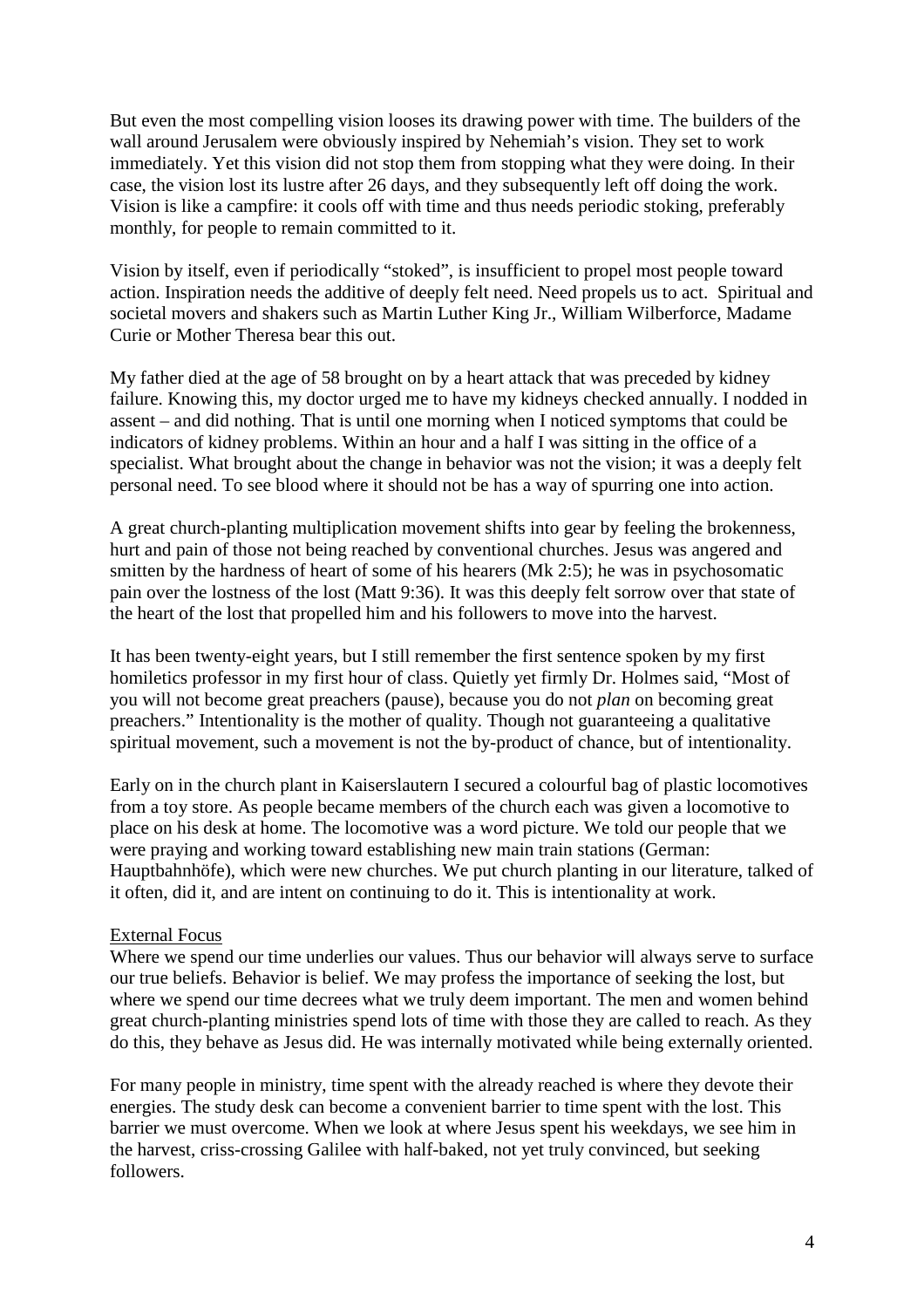The older a ministry gets the stronger the gravitational pull is exerted toward the inside people. Gravity is the problem in wanting to get from Frankfurt to Chicago. To get from the barn to the harvest we will need to be externally-oriented and pull away from the centripetal force of the church.

In the first two years of our church plant in Kaiserslautern I intentionally visited over 400 businesses personally. I purposefully asked to speak with the boss, stating that I was the new pastor of a new church in town and as such wanted to meet the "neighbors". Some significant and memorable conversations, some ending in prayer, resulted from those visits. I certainly had enough to do without seeking out the business community, but I realized that I needed regular contact to non Christians – and they needed a Christian in their life.

Should we intentionally want to see a church-planting multiplication movement occur, we will emphasize the size of each individual's OIKOS. Tom Wolf and Ralph Neighbour have illuminated the concept of OIKOS as it relates to evangelism (Neighbour 1990, 82). The OIKOS is our relational network. To discover our evangelistic OIKOS we will note the names of every person with whom we spend an hour or more in an average week who is not a follower of Jesus. These people make up our natural bridges into the gospel. The more such relationships we have, the greater the inroads that God has into their lives through us. The composite OIKOS of church planting teams makes up the potential church. Neighbour summarizes the problem of church planting dysfunction where he states: "Less than 1% of the salaried *pillars of the church* were (sic) investing one hour a week developing personal relationships with the huge mass of totally unchurched" (Neighbour 1990, 82). Is Neighbour perhaps telling us that being off the job is really being on the job?

Jesus taught us to be externally-oriented, the focus upon which a good to great church planting movement thrives. The future of every visible ministry is in the harvest (Matt 9:35- 38) from which will come tomorrow's leaders. The future of the church consists of people who today are not yet believers. The external mindset is the missional mindset.

#### Reproducible Models

Every great movement needs healthy systems of reproduction that are better than the people using them. Such systems are not only practical, easy to use, and reproductive, but exert benevolent power upon its users. Benevolent power is the power to change into Christlikeness and the power to reach outsiders.

In the church that we planted eight years ago in the city of Kaiserslautern (pop. 100,000) we have been experimenting with a hybrid form of triads made popular by Neil Cole. The model is as simple as it is reproducible. Initially, three men or three women, all Christ followers, band together to form a triad, or a mini-group. At the first meeting an "expiration date" of six months is given to the group (yogurt and healthy mini-groups share the commonality of an expiration date. The expiration date tells us how long we may count on its goodness). Each member covenants together to exercise what Cole calls spiritual breathing. In our context we each inhale (read) three chapters of God's word daily, all reading the same texts. When we come together once a week we share how God has been speaking to us, and then we exhale (confess) how we have lived during the previous week. Much discipleship falls short of life change because it tells people how they o*ught* to live. Only when we honestly tell one another how we *actually* live does deep life change occur. Thus we ask questions related to temptation, finances, family, anger, etc. In the process of the next several months we add a forth member to the group.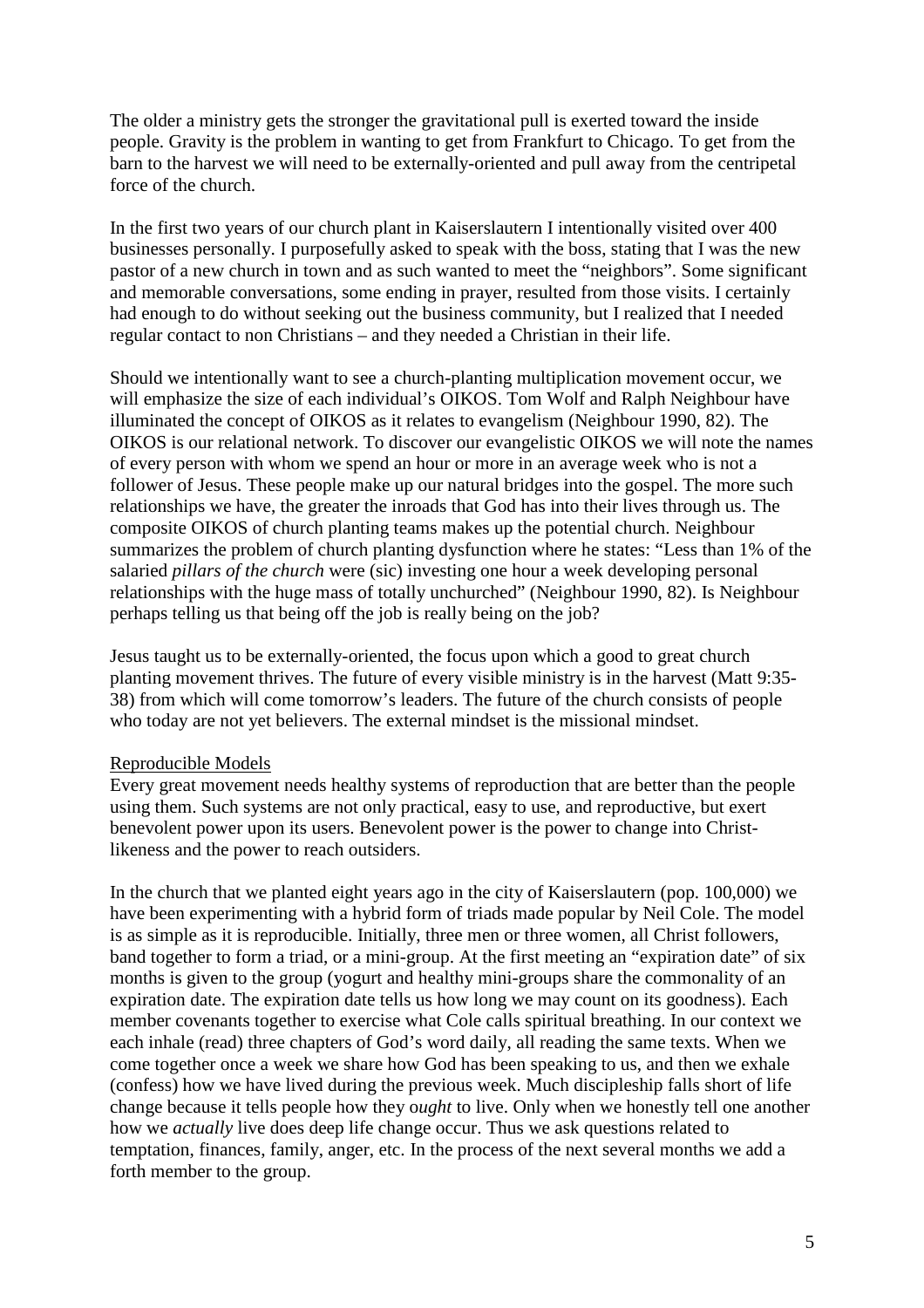At the end of the six month each group meets for a meal to celebrate God's goodness and to signal the division of the group into two groups of two. Each dyad then invites a non-Christian from their OIKOS to join their mini-group for an initial two week period. In this way we give the seeker enough time to get wooed by the grace of God as well as giving a convenient and face-saving exit, should he desire to discontinue. The groups are intent upon seeing non- Christians come to faith in Christ and continue on in life transformation in the mini-groups. These are again time-released to divide after six months.

The beauty of this form of reproducible system of disciple-making is that it is leaderless. It is not dependant upon giftedness to make it work. And it not only sees the lives of believers grow deep; it is harvest-oriented: seeing people come into the kingdom of God by virtue of its essence.

"Grace is opposed to earning, but not to effort", says Dallas Willard. It takes effort and a good reproducible model to make disciples. John Wesley discovered this in his reproducible system which he labelled the "class meeting". "They met weekly to give an account of their personal spiritual growth, according to the rules and following the procedures which Wesley had carefully crafted" (Henderson 1997, 11). Life change occurs where there is nearness, openness, and accountability. It is the stuff out of which movements of God stem and lead to healthy multiplication.

### Conclusion:

Although the Western world has seen a new impetus to plant churches, many efforts have and will continue to be good, at best. As in the business world, so too in the world of church planting, new benchmarks or disciplines are needed to travel from good to great. It will take the power of God and the steady determination of purposeful men and women to see great church planting movements birthed. As Robert Frost indicates, not many travel such roads, for only a rare few are willing to go the way less travelled.

Two roads diverged in a wood, and I – I took the one less travelled by, And that has made all the difference.

The power of God and the power of choice will make all the difference in the impact we have in planting churches. The difference marks our determination to rise above the good to get to the great. We will determine to be intentional, external, and reproducible in our drive to see G6 churches planted: those that make the difference between good and great church planting churches. Missionary statesman, Roland Allen, put it succinctly, "The great things of God are beyond our control" (Allen 1997, 13) - beyond our control, but not beyond our faith or our influence as we partner with the Spirit of God in alignment with His Word. Great church planting takes the road less travelled – and that will make all the difference in the destiny of myriads of people.

#### Bibliography

Allen, Roland. 1997, The Spontaneous Expansion of the Church. Eugene, OR: Wif and Stock Publishers.

Cole, Neil. 1999, Cultivating a Life for God*.* Carol Stream, IL: ChurchSmart Resources.

Collins, Jim. 2001, Good to Great: Why some companies make the leap . . . and others don't.